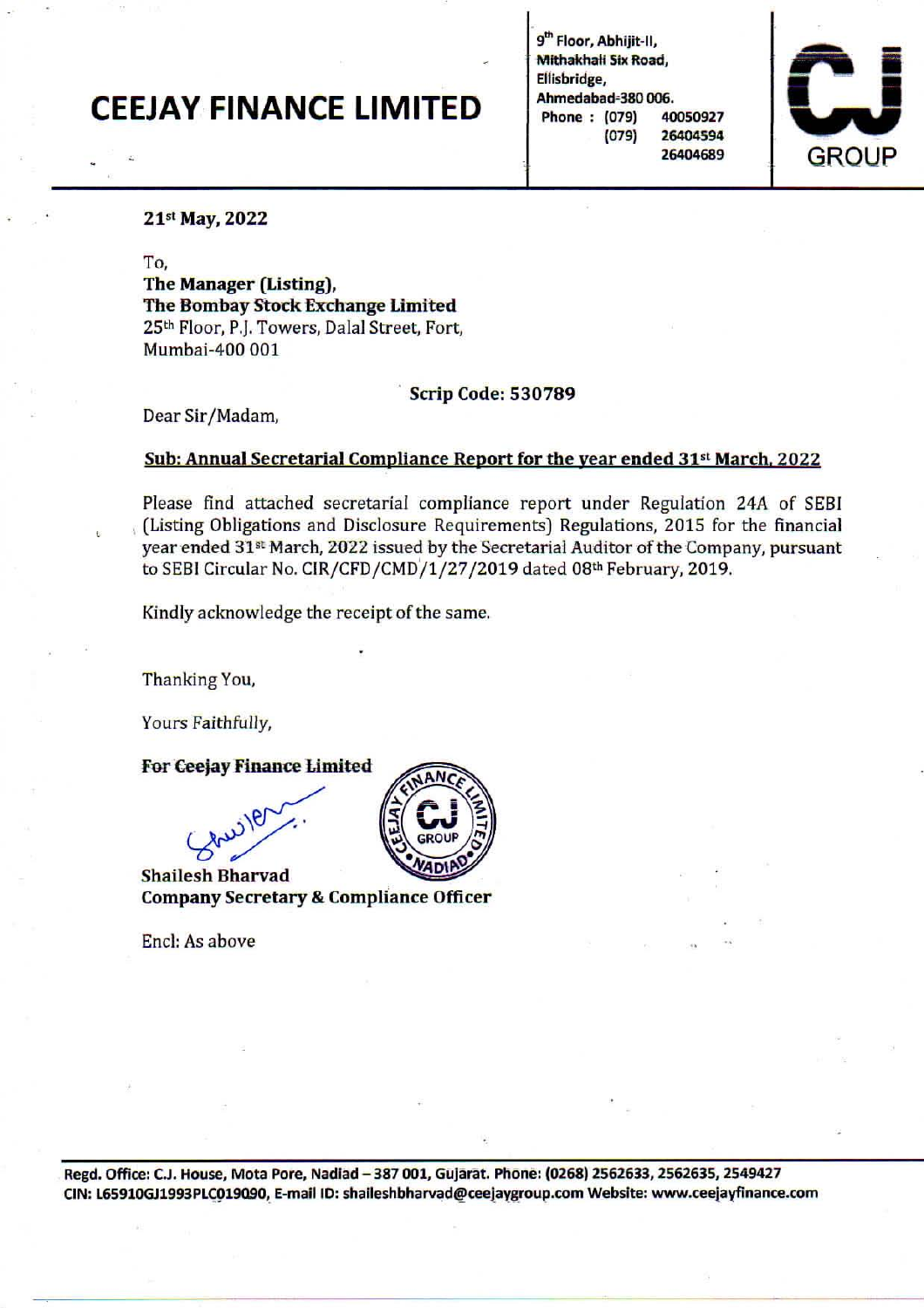**us ALP1ESH VEKARIYA & ASSOCIA'TES**  *Company Secretaries* 

Alpesh Vekariya res, MBA

SECRETARIAL COMPLIANCE REPORT OF CEEJAY FINANCE LIMITED FOR THE FINANCIAL YEAR ENDED 31ST MARCH, 2022 *[Pursuant to SEBI Circular CIR/CFD/CMD1/27/2019 dated 08<sup>th</sup> February, 2019]* 

We, M/s. Alpesh Vekariya & Associates, have examined:

- (a) all the documents and records made available to us and explanation provided by CEEJAY FINANCE LIMITED ("the listed entity"),
- (b) the filings  $/$  submissions made by the listed entity to the stock exchange,
- (c) website of the listed entity,
- (d) any other document / filing, as may be relevant, which has been relied upon to make this **certification,**

for the year ended 31" March, 2022 ("Review Period") in respect of compliance with the provisions of:

- (a) the Securities and Exchange Board of India Act, 1992 ("SEBI Act") and the Regulations, circulars, guidelines issued thereunder; and
- (b) the Securities Contracts (Regulation) Act, 1956 ("SCRA"), rules made thereunder and the Regulations, circulars, guidelines issued thereunder by the Securities and Exchange Board of India ("SEBI");

The specific Regulations, whose provisions and the circulars / guidelines issued thereunder, have **been examined, include:-**

- (a) Securities and Exchange Board of India (Listing Obligations and Disclosure Requirements) Regulations, 2015;
- (b) Securities and Exchange Board of India (Issue of Capital and Disclosure Requirements) Regulations, 2018 - *(Not applicable during the period under review);*
- (c) Securities and Exchange Board of India (Substantial Acquisition of Shares and Takeovers) Regulations, 2011;
- (d) Securities and Exchange Board of India (Buyback of Securities) Regulations, 2018 *(Not*  applicable during the period under review);
- (e) Securities and Exchange Board of India (Share Based Employee Benefits) Regulations, 2014 *(Not applicable during the period under review);*
- (f) Securities and Exchange Board of India (Issue and Listing of Debt Securities) Regulations, 2008 - *(Not applicable during the period under review);*
- (g) Securities and Exchange Board of India (Issue and Listing of Non-Convertible and Redeemable Preference Shares) Regulations, 2013 - *(Not applicable during the period under review);*
- (h) Securities and Exchange Board of India (Prohibition of Insider Trading) Regulations, 2015;
- (i) Securities and Exchange Board of India (Depositories and Participants) Regulations, 2018;

and circulars / guidelines issued thereunder;

medaba

ny Sect

and based on the above examination, We hereby report that, during the Review Period:

(a) The listed entity has complied with the provisions of the above Regulations and circulars / guidelines issued thereunder, except in respect of matters specified below:-

| Sr.   Compliance Requirement (Regulations /<br>No. circulars / guidelines including specific<br>clause) | Deviations | Observations / Remarks<br>of the Practicing<br><b>Company Secretary</b> |
|---------------------------------------------------------------------------------------------------------|------------|-------------------------------------------------------------------------|
| Nil                                                                                                     |            |                                                                         |